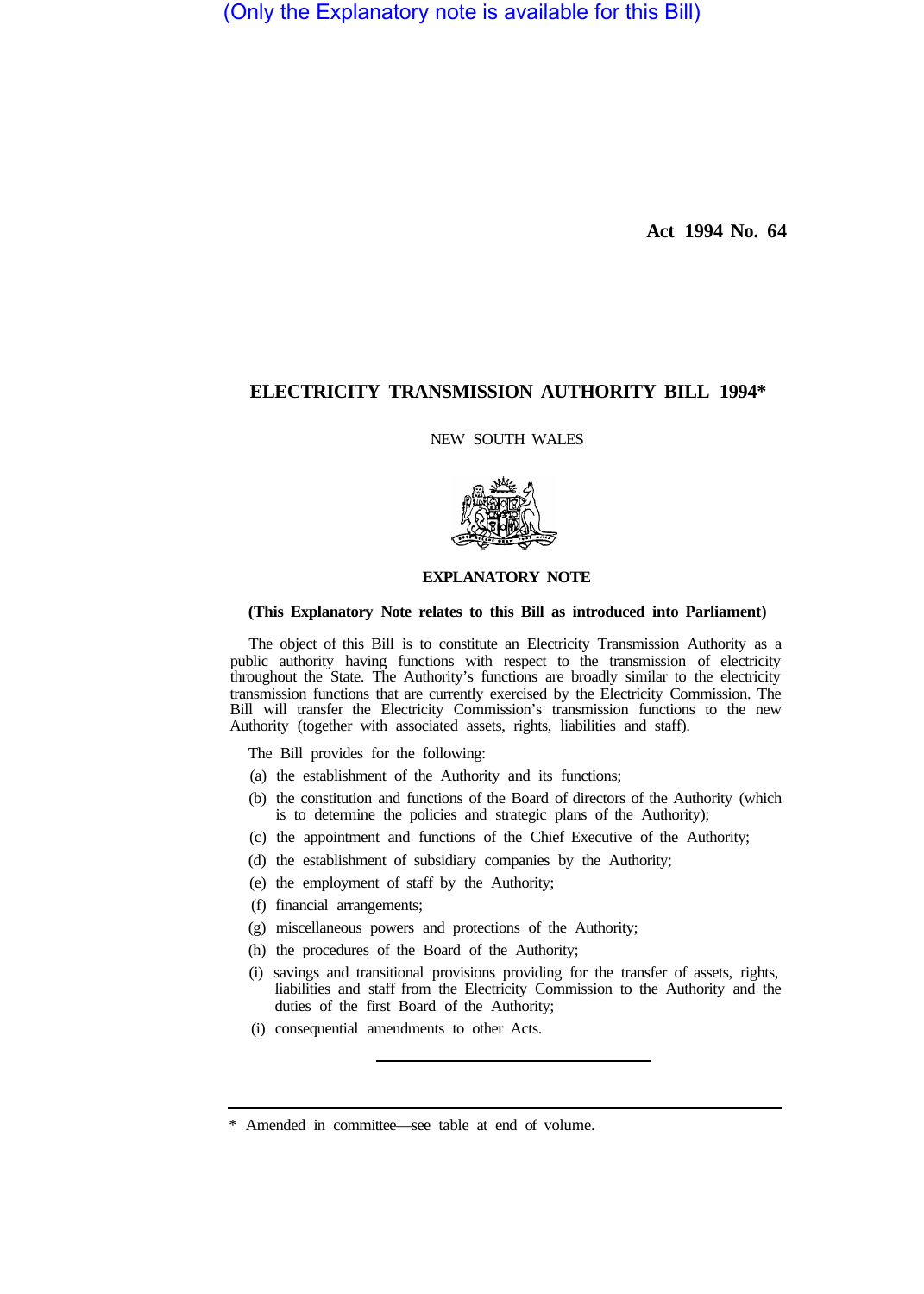## **PART l—PRELIMINARY**

**Clause 1** specifies the short title of the proposed Act.

**Clause 2** provides for the commencement of the proposed Act on a day or days to be appointed by proclamation.

**Clause 3** contains definitions of terms used in the proposed Act.

### **PART 2—CONSTITUTION AND FUNCTIONS OF THE AUTHORITY**

**Clause 4** constitutes the Authority as a body corporate. The Authority is a statutory body representing the Crown.

**Clause 5** provides for Ministerial control of the Authority by means of directions by the Minister to the Board of the Authority. The Board can request a review of certain directions that would affect the financial performance of the Authority.

**Clause 6** lists the principal functions of the Authority (which include the management, operation, control and maintenance of the Authority's transmission system). Control of the system includes the balancing of supply and demand, the commitment and dispatch of generating units (that is, the commissioning and bringing of generating plant "on line") and ensuring the reliability and security of supply.

**Clause 7** gives the Authority power to give directions to the Electricity Commission and other electricity supply authorities for ensuring a balancing of supply and demand, ensuring the reliability and security of supply and giving effect to a competitive market protocol endorsed by the Minister.

**Clause 8** requires the Authority to exercise its functions so as to ensure nondiscriminatory access to the Authority's transmission system and transmission network services.

**Clause 9** provides for some general ancillary functions of the Authority.

**Clause 10** gives the Authority power to acquire land by compulsory acquisition.

**Clause 11** allows the Authority to delegate its functions to certain persons, including any subsidiary company of the Authority.

**Clause 12** imposes obligations on the Authority to provide the Minister with certain information.

**Clause 13** requires the Authority to prepare corporate plans.

**Clause 14** provides for the entering into of performance agreements between the Minister and the Authority.

### **PART 3—CONSTITUTION AND FUNCTIONS OF THE BOARD**

**Clause 15** establishes a 7 member Board of directors of the Authority.

**Clause 16** provides that the Board is to determine the policies and strategic plans of the Authority and requires the Board to ensure that the functions of the Authority are carried out properly and efficiently and in accordance with sound commercial practice.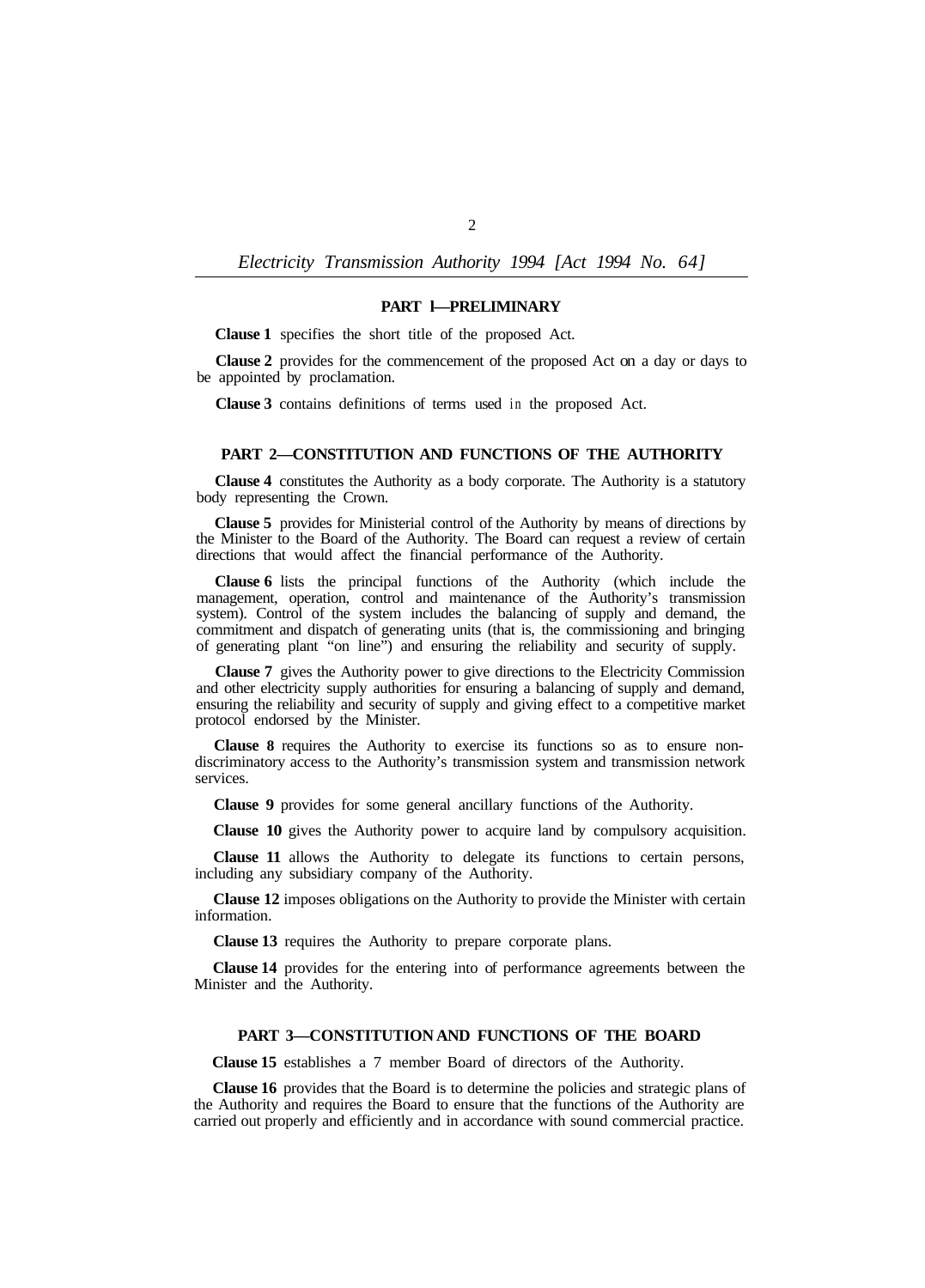## **PART 4—THE CHIEF EXECUTIVE OF THE AUTHORITY**

**Clause 17** provides for the appointment of the Chief Executive of the Authority under Part 2A of the Public Sector Management Act 1988, and also provides for the appointment of an acting Chief Executive.

**Clause 18** provides that the Chief Executive is to manage and control the affairs of the Authority in accordance with the policies determined by the Board (subject to any directions of the Minister).

**Clause 19** provides that the Chief Executive is entitled to attend and participate in discussions at meetings of the Board but is not entitled to vote at those meetings.

## **PART 5—SUBSIDIARY COMPANIES**

**Clause 20** defines "company" as meaning a company incorporated under the Corporations Law of New South Wales.

**Clause 21** provides for the establishment of subsidiary companies of the Authority.

**Clause 22** provides for the delegation of functions of the Authority to a subsidiary company of the Authority.

**Clause 23** creates an exemption from stamp duty for certain matters involving the establishment of subsidiary companies of the Authority.

**Clause 24** deals with the application to subsidiary companies of certain provisions of the proposed Act and certain other Acts.

**Clause 25** empowers the Authority to transfer staff to a subsidiary company by way of secondment.

#### PART6-STAFF

**Clause 26** authorises the Authority to employ staff.

**Clause 27** authorises the Authority to determine the salary, wages and conditions of employment of its staff.

**Clause 28** provides for the making of regulations with respect to the employment of Staff.

**Clause 29** provides for arrangements to be made whereby the Authority makes use of the staff of a government department, administrative office or a public or local authority.

**Clause 30** authorises the Authority to engage consultants.

#### **PART 7—FINANCE**

**Clause 31** requires the Authority to establish a Transmission Authority General Fund and a System Control Fund.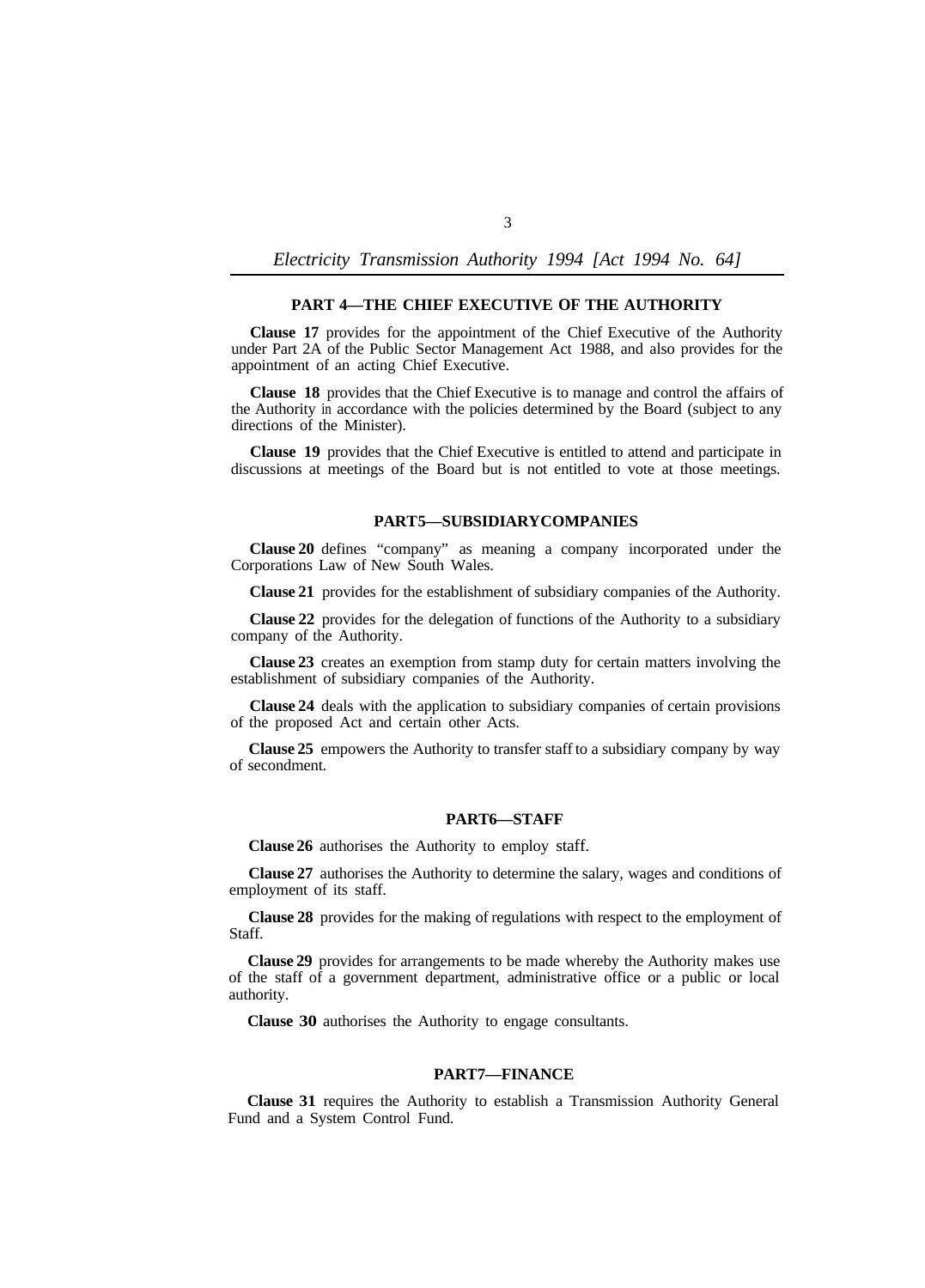**Clause 32** provides for the payments to be made into and the payments authorised to be made from the Transmission Authority General Fund.

**Clause 33** provides for the payments to be made into and the payments authorised to made from the System Control Fund.

**Clause 34** confers powers of investment on the Authority.

**Clause 35** provides for banking by the Authority.

**Clause 36** provides for the financial year of the Authority.

## **PART 8—MISCELLANEOUS**

**Clause 37** protects the Authority from any liability resulting from failure of supply and authorises the Authority to temporarily discontinue transmission in certain circumstances.

**Clause 38** gives the Authority certain powers (suck as the power to break up roads and interfere with public reserves) for the purpose of exercising its functions. The clause contains safeguards in the form of the power of statutory bodies to impose conditions (such as conditions as to reinstatement) on the exercise by the Authority of the powers conferred by the clause.

**Clause 39** empowers the Authority to assign easements to a subsidiary company of the Authority.

**Clause 40** provides for the relocation of conduits belonging to other persons, if the Authority requires that relocation.

**Clause 41** makes it clear that the property vested in the Authority remains the property of the Authority even if it is constructed or placed on public or private land.

**Clause 42** makes it an offence to wilfully destroy, damage or interfere with electricity transmission property of the Authority.

**Clause 43** creates an offence in respect of the theft of electricity from the Authority's transmission system.

**Clause 44** protects persons engaged in the administration of the proposed Act from personal liability.

**Clause 45** imposes restrictions on the disclosure of information obtained under the proposed Act.

**Clause 46** provides for the address for service of documents on the Authority.

**Clause 47** provides for the custody and use of the seal of the Authority.

**Clause 48** provides for the recovery of money owed to the Authority.

**Clause 49** provides for the way in which proceedings for offences are to be taken.

**Clause 50** provides that the proposed Act binds the Crown.

**Clause 51** is a general regulation making power.